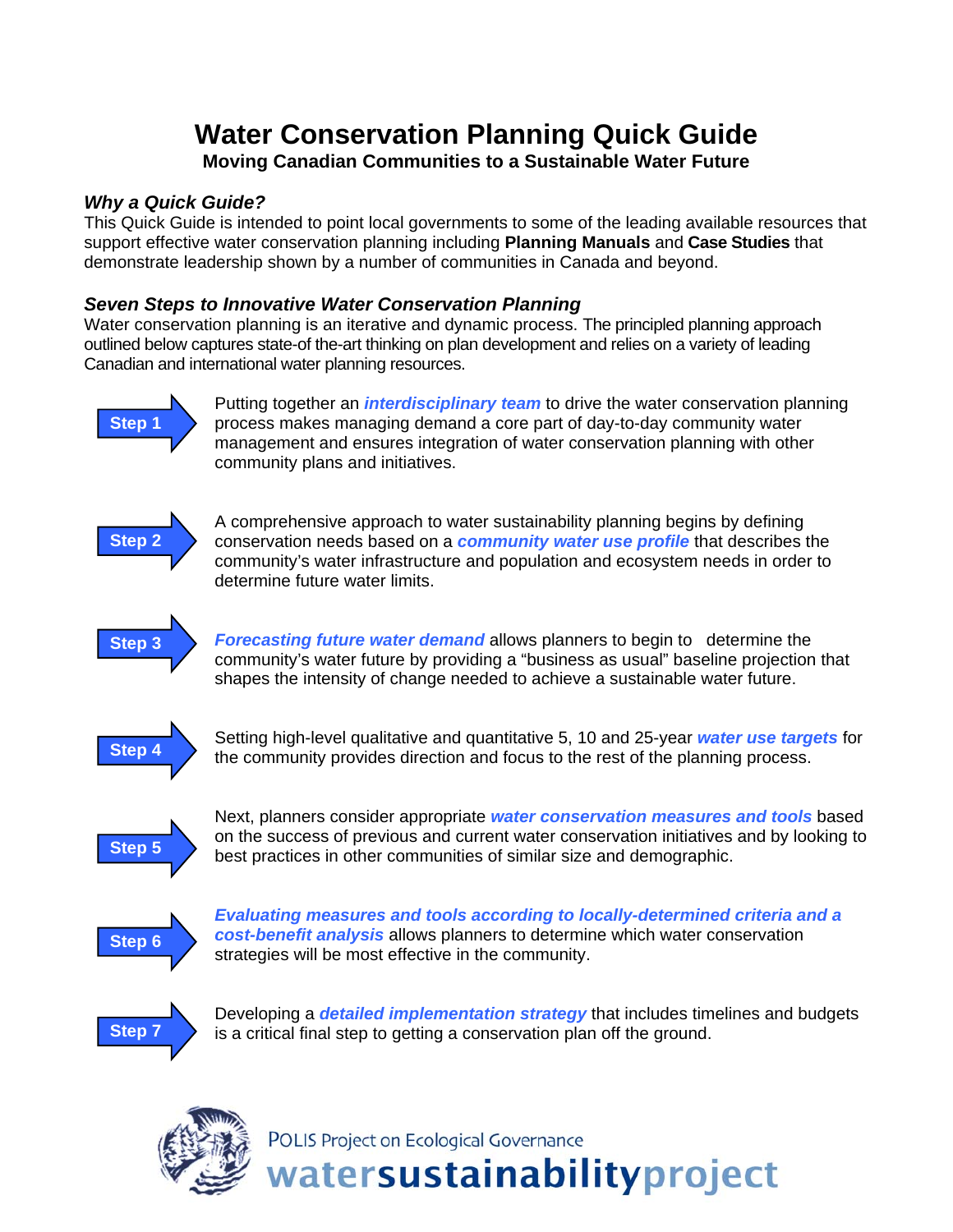## **Canadian Water Conservation Planning Resources**

#### *[Water Conservation Planning Guide for](http://www.poliswaterproject.org/publication/243)  [British Columbia's Communities](http://www.poliswaterproject.org/publication/243)* (2009).

POLIS Project on Ecological Governance with BC Ministry of Community Development. Aimed at small and medium-sized communities, the Guide uses a step-by-step approach to summarize core research on water-wise strategies and practices in an easy to use guidebook. Each step includes case studies on topical issues from British Columbia, a handy "To Do" list and additional resources that begin to demonstrate the full potential of the water soft path approach.

## *Developing Water Soft Paths in Canadian*

*Municipalities: A Guidebook* (2009). Friends of the Earth Canada and the Federation of Canadian Municipalities.

Aimed at decision-makers rather than local government staff, this guide expands on the steps involved in developing a water soft path plan as a "wise water investment plan" for communities, including exploring desired water futures through community visioning, establishing baseline water demand and sources, adopting growth projections, building and backcasting scenarios and evaluating future scenarios. Includes worksheets for data analysis.

## *[Water Efficiency: A Guidebook for Small and](http://www.owwa.com/hm/inside.php?sid=35&id=765)  [Medium-sized Municipalities in Canada](http://www.owwa.com/hm/inside.php?sid=35&id=765)*

(2006). Ontario Water and Wastewater Association.

Aimed at communities with populations under 100,000, this guidebook provides a general overview of water efficiency planning, and describes the specific steps to design the best program for communities offering a "menu" of possible water efficiency techniques and approaches specifically applicable to municipalities in Canada. Featured regional municipalities provide a wide range of program examples that can be adapted across scales.

## *Water Efficiency Guide for the Development of Municipal Water Efficiency Plans in*

*Canada* (forthcoming, Fall 2009). Canadian Mortgage and Housing Corporation. Streamlines planning process to assist municipal staff in selecting the most viable categories of water-

efficiency measures, identifying the maximum potential water savings and setting realistic savings target for each category, and estimating the costs and benefits associated with implementing each category. Features Excel worksheets to help with calculations, extensive background sections on water use and water efficiency in Canada and a Best Management Practice guide.

## **International Water Conservation Planning Resources**

#### **[M52 Water Conservation Programs – A](http://apps.awwa.org/ebusmain/OnlineStore/ProductListing.aspx?category=CONSERV)  [Planning Manual](http://apps.awwa.org/ebusmain/OnlineStore/ProductListing.aspx?category=CONSERV)** (2006). American Water and Wastewater Association.

This manual for water conservation planning for city water utilities discusses the benefits of water conservation programs that are carefully designed and implemented. Provides worksheets, steps, goals, and program participant responsibilities and roles. Also discusses water conservation rates, support for water pricing adjustments, involvement of various outside groups, efficient utilization of available sources of supply, public recognition and participation, and success measurement. Additional resources are provided through case studies and a list of references.

# *Handbook of Water Use and Conservation*

(2002) Vickers, A.

Seminal text on water use and efficiency measures for homeowners, businesses, farmers, and industries. The first chapter outlines ten key planning steps to a successful conservation program, such as goals, incentives, benefits and costs, and evaluation. Includes numerous charts, photographs, and sidebars containing useful data as well as a glossary of terms and a detailed index.

# *[Guide to Preparing Urban Water-Use](http://books.google.ca/books?id=sLfVl8KsWCoC&dq=Guide+to+Preparing+Urban+Water-Use+Efficiency+Plans&printsec=frontcover&source=bl&ots=ias3a4QYy4&sig=YouKrd5fdKb3vF87FXL8knzHuKU&hl=en&ei=UxsfSvHhNqGwtgOSoZCMCg&sa=X&oi=book_result&ct=result&resnum=1)*

*[Efficiency Plans](http://books.google.ca/books?id=sLfVl8KsWCoC&dq=Guide+to+Preparing+Urban+Water-Use+Efficiency+Plans&printsec=frontcover&source=bl&ots=ias3a4QYy4&sig=YouKrd5fdKb3vF87FXL8knzHuKU&hl=en&ei=UxsfSvHhNqGwtgOSoZCMCg&sa=X&oi=book_result&ct=result&resnum=1)* (2001). United Nations Water Resources Series No. 83.

A comprehensive publication aimed at supporting decisions related to planning, investment and management in the water supply and sanitation sector. The guide also provides a flexible framework as a guide to preparing plans on the efficient use of water in the residential, municipal and commercial sectors.



POLIS Project on Ecological Governance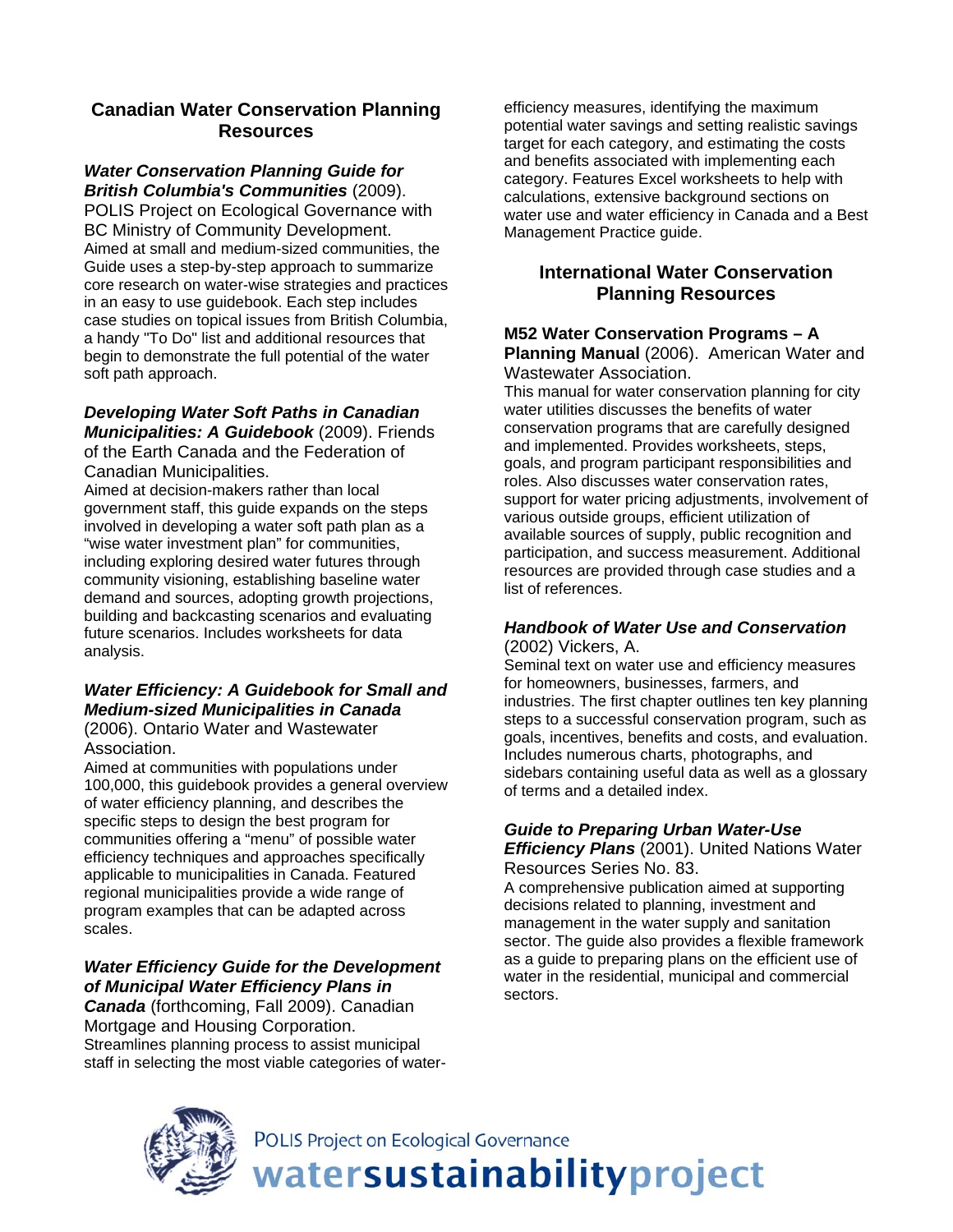## *[Water Conservation Plan Guidelines](http://www.epa.gov/WaterSense/pubs/guide.htm)* (1998).

US Environmental Protection Agency. Addresses a number of topics including integrating water conservation and infrastructure planning, water conservation planning criteria, guidelines and measures, State roles, and current State programs. Also discussed is a capacity-development approach for very small systems water conservation planning.

## *[Wise Water Management: a Demand](http://www.fwr.org/wsaa/wsaa86.htm)  [Management Manual for Water Utilities](http://www.fwr.org/wsaa/wsaa86.htm)*

(1998)*.* New South Wales Department of Land and Water Conservation.

Provides water utility management and staff, planners, elected members and community decisionmakers with an understanding of urban water demand management issues together with comprehensive (although slightly out of date) reference material. It also provides guidance on developing and implementing a cost-effective demand management plan and reducing the urban 'footprint' i.e. our adverse impacts on the environment.

## **Canadian Case Studies and Best Practices**

#### *[New Path to Water Sustainability for the](http://www.poliswaterproject.org/publication/20)  [Town of Oliver, BC - Soft Path Case Study](http://www.poliswaterproject.org/publication/20)*

(2007). POLIS Project on Ecological Governance, University of Victoria. This case study is a practical application of the soft path concept for the Town of Oliver in the Okanagan Basin, British Columbia. Provides an overview of the soft path approach, an analysis of three potential scenarios in the Okanagan, and recommendations for the community to take steps towards developing a sustainable approach to water management.

## *[Oak Ridges Moraine Conservation Plan](http://www.mah.gov.on.ca/Page1714.aspx)  [Technical Paper #11: Water Conservation](http://www.mah.gov.on.ca/Page1714.aspx)*

*[Plans](http://www.mah.gov.on.ca/Page1714.aspx)* (2005). Ontario Ministry of Environment. Although this resource was specifically developed to provide guidance to assist municipalities in

developing water conservation plans to implement the water provisions of Section 25 of Ontario's Oak Ridges Moraine Conservation Plan, its broad lessons can be applied to any Canadian community.

#### Federation of Canadian Municipalities' *[InfraGuide: The National Guide to](http://sustainablecommunities.fcm.ca/infraguide/)  [Sustainable Infrastructure.](http://sustainablecommunities.fcm.ca/infraguide/)*

Provides a collection of **case studies**, **best practice reports** and **e-learning tools** for sustainable municipal infrastructure. InfraGuide operated from 2001 to 2007 as a partnership between the Federation of Canadian Municipalities, the National Research Council and Infrastructure Canada.

## **International Case Studies and Best Practices**

## *[Examples of Complete Urban Water](http://www.owue.water.ca.gov/urbanplan/uwmp/uwmp.cfm)*

*[Management Plans.](http://www.owue.water.ca.gov/urbanplan/uwmp/uwmp.cfm)* California Department of Water Resources.

DWR has designed its urban planning assistance program to assist urban water suppliers to meet the requirements of California's **[Urban Water](http://www.owue.water.ca.gov/docs/UWMPAct.pdf)  [Management Planning Act](http://www.owue.water.ca.gov/docs/UWMPAct.pdf)**. Program staff assists urban water suppliers with preparing comprehensive and useful water management plans, implementing water conservation programs, and understanding the requirements of the Act.

#### *[Waste Not Want Not: The Potential for Urban](http://www.pacinst.org/reports/urban_usage/waste_not_want_not_full_report.pdf)  [Water Conservation in California](http://www.pacinst.org/reports/urban_usage/waste_not_want_not_full_report.pdf)* (2003). Pacific Institute.

Quantifies the potential for water conservation and efficiency improvements in California's urban sector, where around 20 percent of the state's water is used to meet ICI and residential needs. Suggests that the path to a sustainable water future lies not with more "hard" infrastructure of dams and pipelines but with the soft infrastructure of responsible local water management, smart application of existing technology, active stakeholder participation in decision-making, and the efforts of innovative communities and businesses.



POLIS Project on Ecological Governance